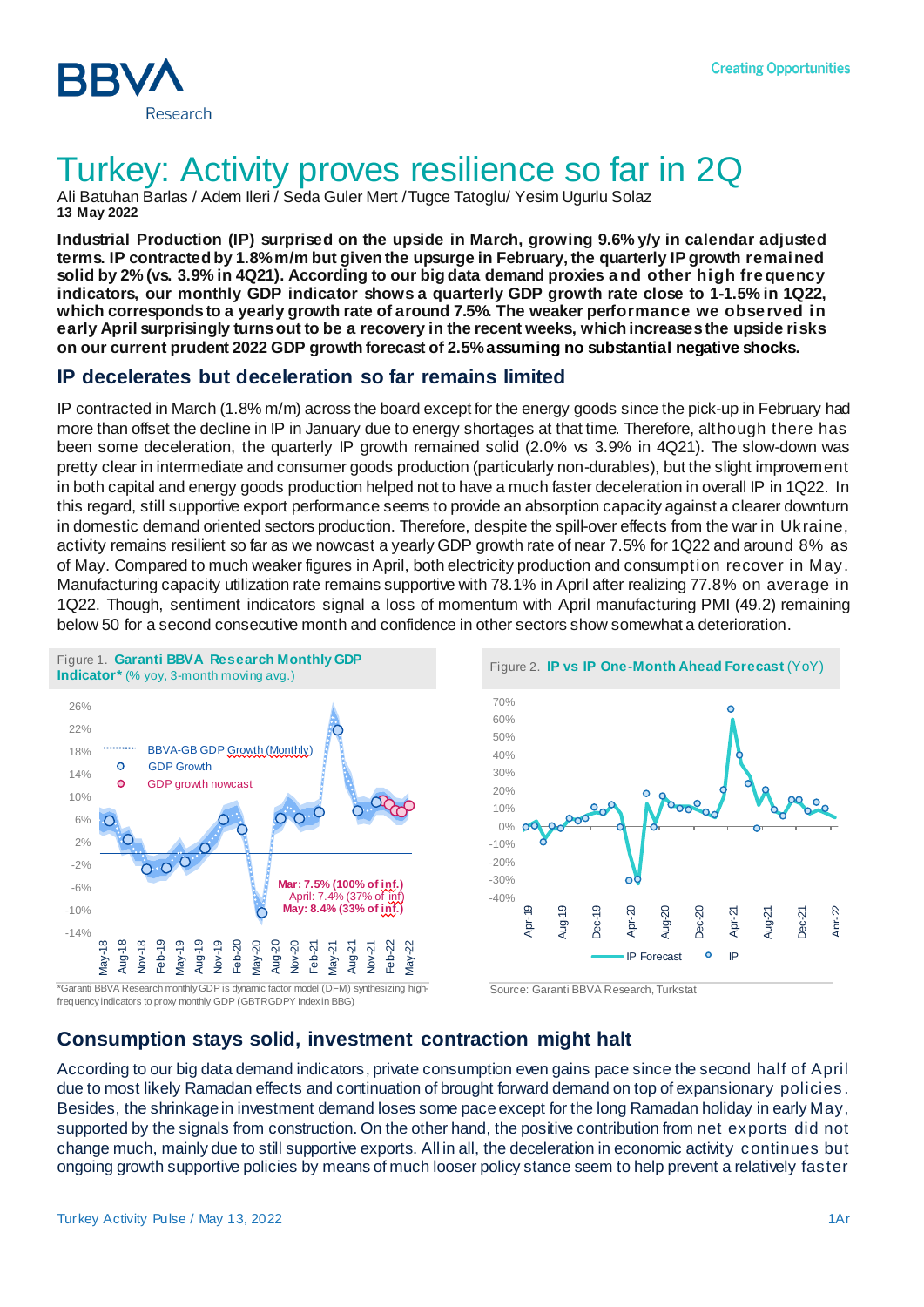

deceleration despite the cumulating downside risks in both domestic and external fronts. The high inflationary environment with elevated policy uncertainty generate downside risks to domestic demand, while potential spillover effects from the Russian invasion of Ukraine on global demand will likely reduce the expected contribution from exports and tourism.





Source: Garanti BBVA Research, Turkstat Source: Garanti BBVA Research, Turkstat

### **A growing upside risk on our 2022 GDP growth forecast**

Larger negative real interest rates, recent push in credits and loose fiscal policy remain supportive in the short term. Also, the recent performance in both exports and tourism show resilience (as seen in our big data, reaching above 2019 pre-pandemic level in early May), which surprise on the upside. However, current high financial volatility and uncertainty in global markets, and their potential impact on external demand are clear downside risks to the near term growth outlook. As confirmed by our GDP nowcasts, economic activity has started to decelerate. Nonetheless, the expansionary bias of the government spending, other counter-cyclical policies and the pandemicrelated reopening of the economy also help absorb downward pressures. 2Q22 GDP data will provide a clear test to understand the magnitude of the resilience of the economy. If the current pace is sustained and no substantial negative shock occurs, risks are clearly tilted to the upside on our prudent 2022 GDP growth forecast of 2.5%, which at the same time generates significant downside risks for the next year.



**Indicators** (3-month qoq, adjusted by CPI and PPI)

Figure 4. **Garanti BBVA Big Data Domestic Demand** 



Source: Garanti BBVA Research, Turkstat Source: Garanti BBVA Research, Turkstat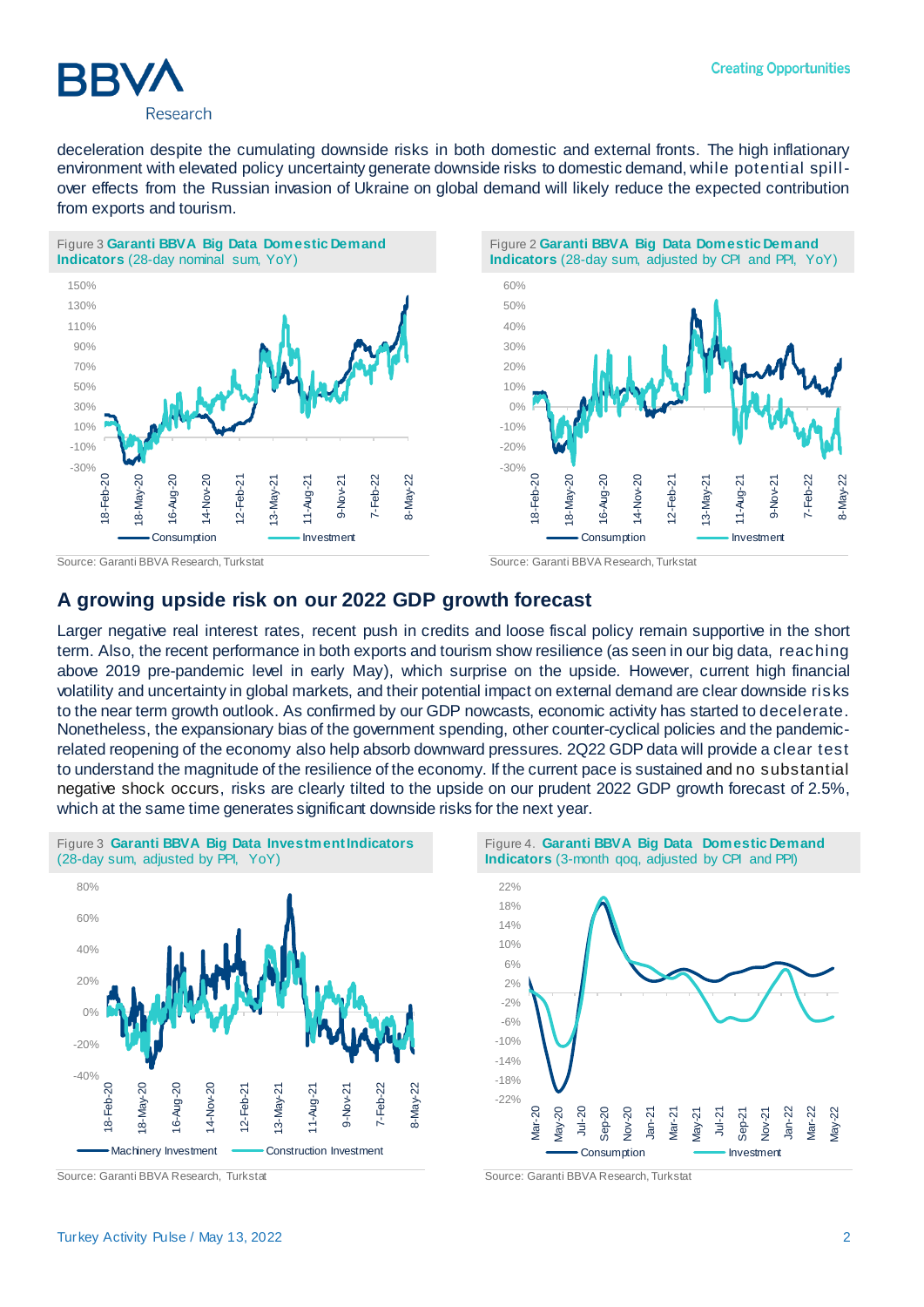

#### Figure 5. **Garanti BBVA Monthly Consumption Nowcast**  (3m yoy)



#### Figure 7. **Garanti BBVA Monthly Net Exports Nowcast**  (contribution, pp)



Source: Garanti BBVA Research, GBTRXGDPY and GBTRMGDPY in Bloomberg



Figure 3 **Garanti BBVA Big Data Tourism Revenues** (US\$Mn)

Source: Garanti BBVA Research, Turkstat Source: Garanti BBVA Research, Turkstat





#### Figure 8. **Garanti BBVA Foreign Trade Big Data Indicators** (3m yoy)



Source: Garanti BBVA Research



#### Figure 2 **Garanti BBVA Big Data Tourism Revenues**  (compared to the same period in 2019)